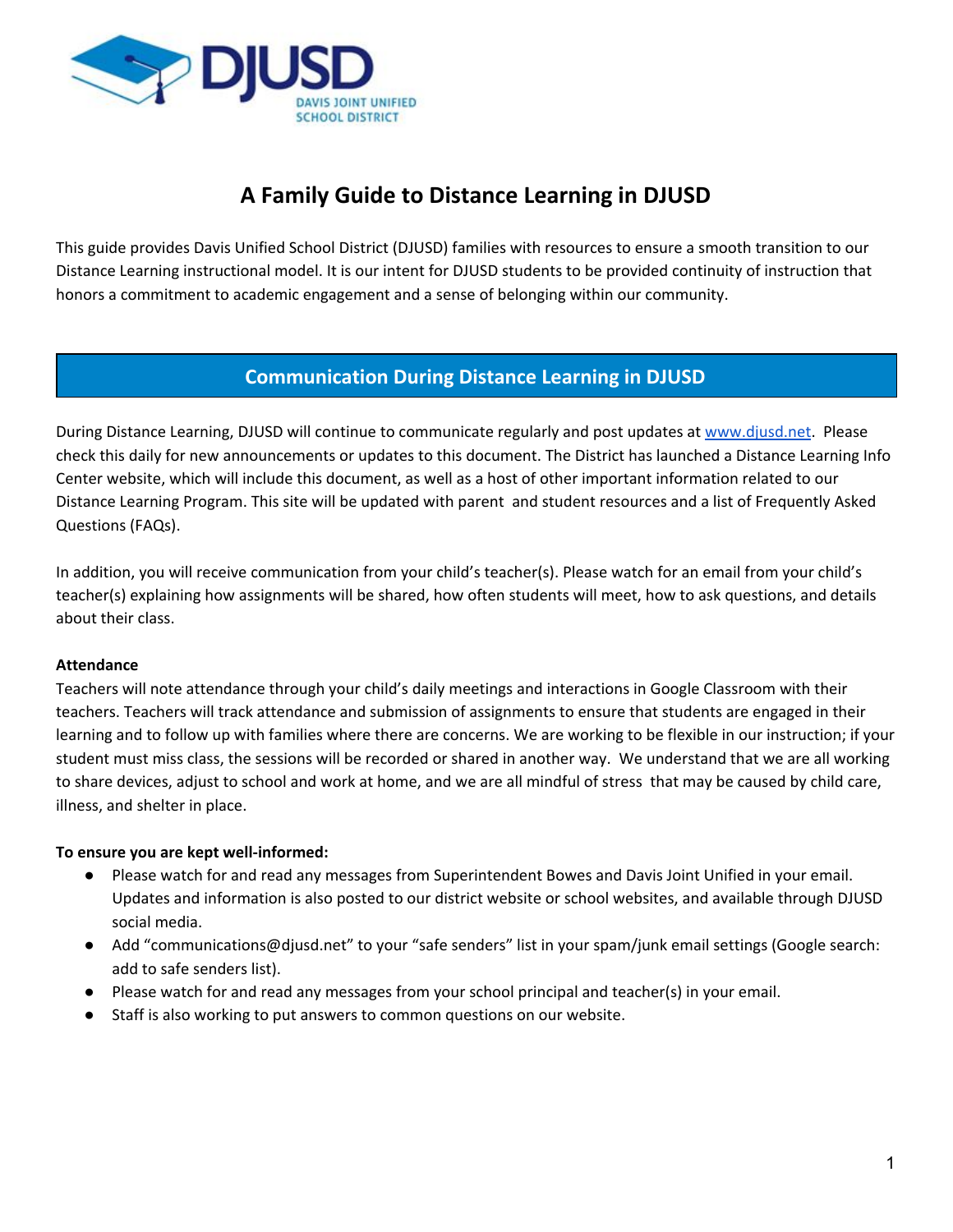

| <b>How to Get Your Questions Answered</b>                                                         |                                                                                           |  |  |
|---------------------------------------------------------------------------------------------------|-------------------------------------------------------------------------------------------|--|--|
| My question is about:                                                                             | <b>Contact</b>                                                                            |  |  |
| A course, assignment, or resource                                                                 | Your child's teacher                                                                      |  |  |
| A technology-related problem or issue<br>(I can't sign in, my sound doesn't work, or something is | Email: servicedesk@k1000.djusd.net                                                        |  |  |
| not working with my device)                                                                       | Call: 530-757-5300 x260                                                                   |  |  |
|                                                                                                   | Hours: Monday - Friday, 8 a.m. to 4 p.m.                                                  |  |  |
| A digital learning issue (my student can't sign into class, I<br>can't submit work).              | Please contact your teacher or site leader.<br>Or visit our Digital Learning Support Form |  |  |
|                                                                                                   |                                                                                           |  |  |
| A personal concern regarding your child                                                           | Your child's teacher, counselor, or principal                                             |  |  |
| A general question                                                                                | <b>Check the Distance Learning Center</b>                                                 |  |  |
|                                                                                                   | or email comunications@djusd.net                                                          |  |  |

### **DJUSD Website Translation**

Did you know that the DJUSD website, and all school websites, can be translated into dozens of languages? As part of our efforts to make all DJUSD websites as accessible and user-friendly as possible, each District and school website has a translate function in the top right corner of the websites under 'language.' Drop down that menu to view dozens of language options and watch the entire website translate to your desired language.

### **Contact Information for Leaders at DJUSD**

Site staff checks voicemail daily during the closure. Emails to site leaders are the most efficient way to reach school staff at this time.

### **District Office 530-757-5300**

### **Elementary Schools**

Jim Knight, Principal at Birch Lane Elementary, *[jknight@djusd.net](mailto:jknight@djusd.net)* Veronica Dunn, Principal at Cesar Chavez Elementary, [vdunn@djusd.net](mailto:vdunn@djusd.net) Gay Bourguinon, Principal at Fairfield Elementary, [gbourguignon@djusd.net](mailto:gbourguignon@djusd.net) Diana Curtaz, Principal at Korematsu Elementary, [dcurtaz@djusd.net](mailto:dcurtaz@djusd.net) Jen McNeil, Principal at Montgomery Elementary, *imcneil@djusd.net* Sarah Roseen, Principal at North Davis Elementary, [sroseen@djusd.net](mailto:sroseen@djusd.net) Gay Bourguinon, Principal at Patwin Elementary, [gbourguignon@djusd.net](mailto:gbourguignon@djusd.net) Amelia Hess, Interim Principal at Pioneer Elementary, [amhess@djusd.net](mailto:amhess@djusd.net) John Campbell, Principal at Willett Elementary, [jcampbell@djusd.net](mailto:jcampbell@djusd.net) Rob Kinder, Principal at Davis School for Independent Study, [rkinder@djusd.net](mailto:rkinder@djusd.net)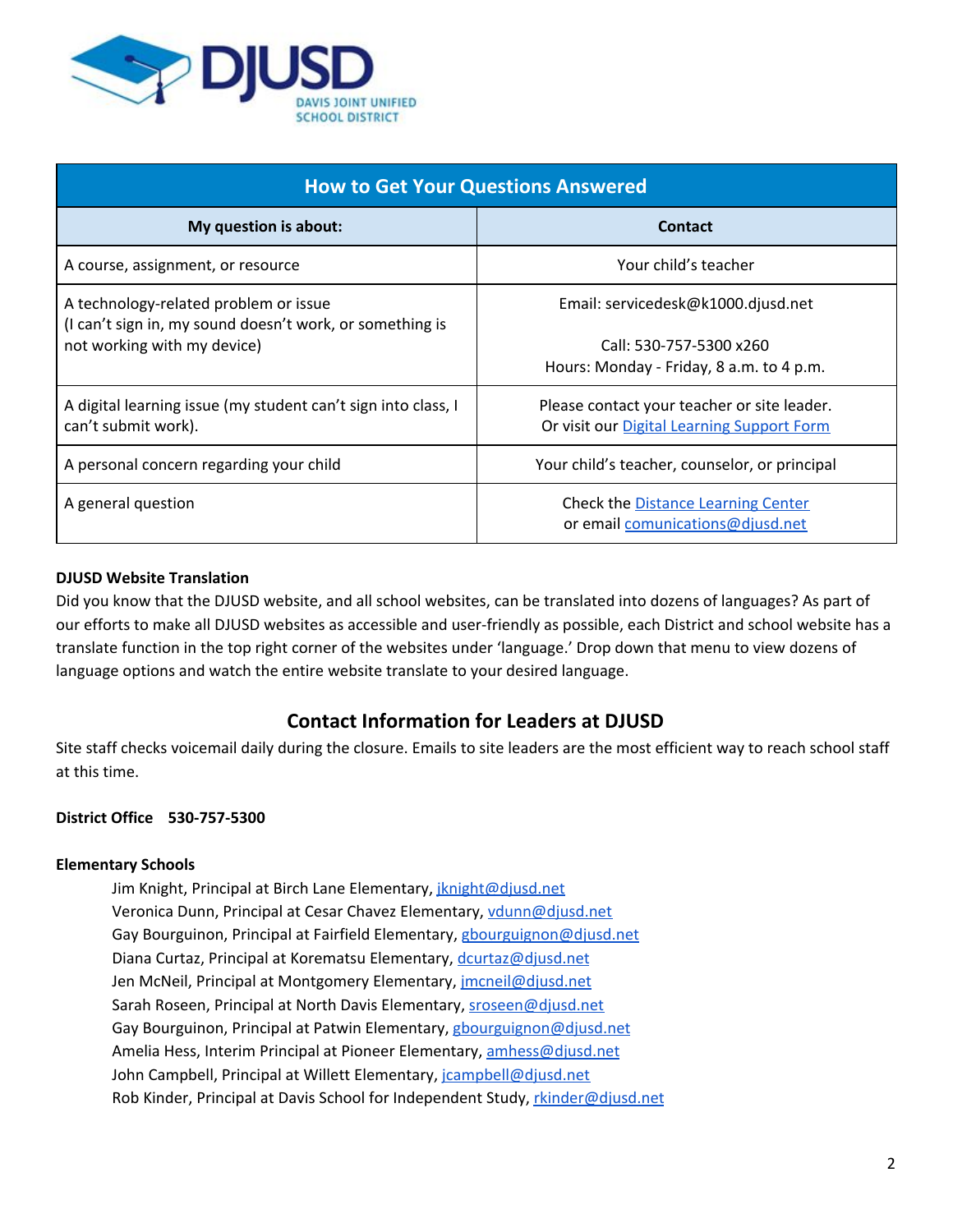

#### **Junior High Schools**

Annie Nelson, Vice Principal at Da Vinci Charter Academy, [annelson@djusd.net](mailto:annelson@djusd.net) Scott Thomsen, Principal at Emerson Junior High, [sthomsen@djusd.net](mailto:sthomsen@djusd.et) Kellie Sequeria, Principal at Harper Junior High, [ksequeira@djusd.net](mailto:ksequeira@djusd.net) Jean Kennedy, Principal at Holmes Junior High, *ikennedy@djusd.net* Rob Kinder, Principal at Davis School for Independent Study, [rkinder@djusd.net](mailto:rkinder@djusd.net)

#### **High Schools**

Tyler Millsap, Principal at Da Vinci Charter Academy, [tmillsap@djusd.net](mailto:tmillsap@djusd.net) Tom McHale, Principal at Davis Senior High School, [tmchale@djusd.net](mailto:tmchale@djusd.net) Cristina Buss, Principal at King High School, chuss@djusd.net Rob Kinder, Principal at Davis School for Independent Study, [rkinder@djusd.net](mailto:rkinder@djusd.net)

#### **Other**

Grace Sauser, Principal at Davis Adult and Community Education, [gsauser@djusd.net](mailto:gsauser@djusd.net) Jenna Gonzalez, Director at Children's Center Preschool, [jgonzalez@djusd.net](mailto:jgonzalez@djusd.net)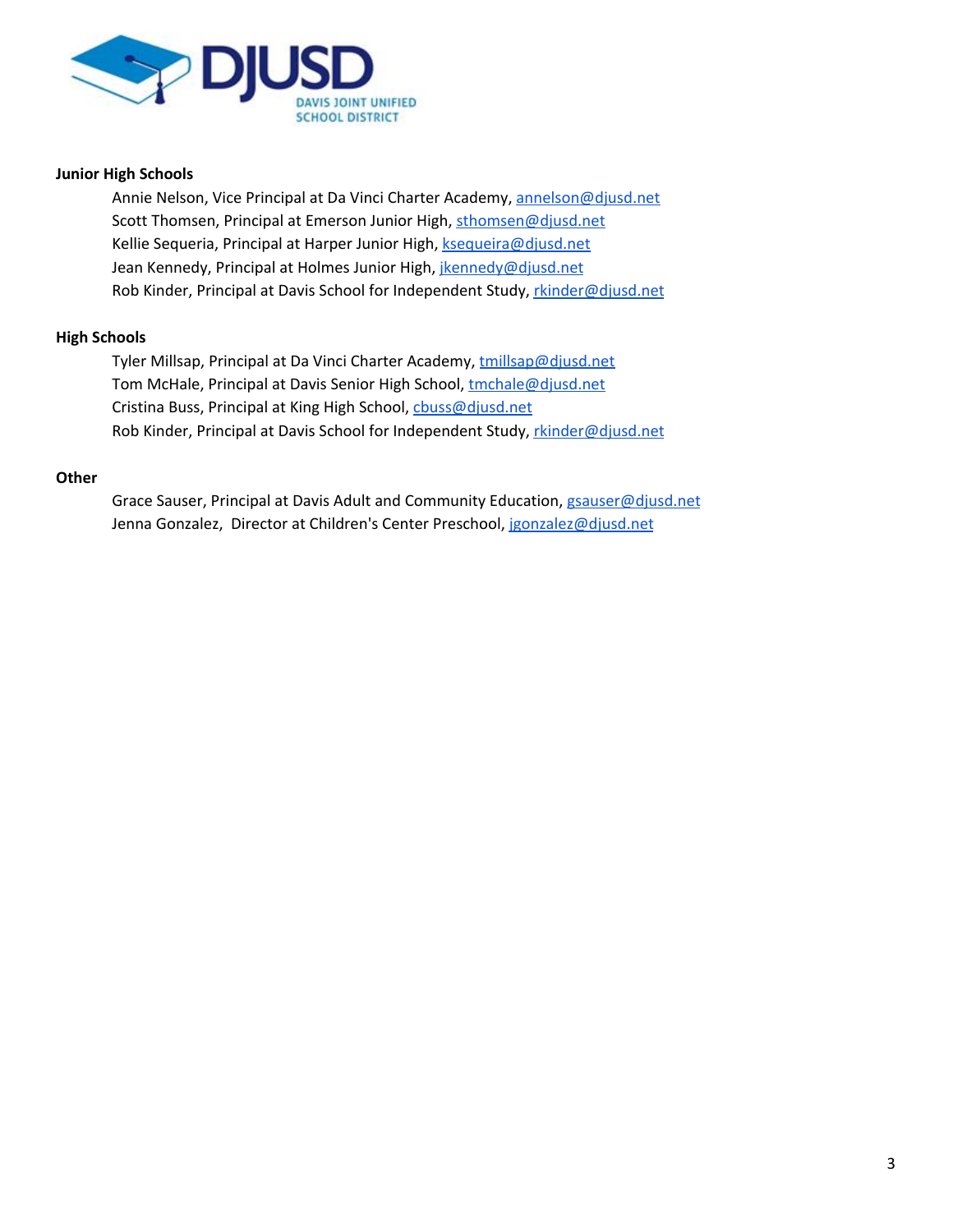

## **Elementary (TK - 6) Classroom Structure Overview**

On April 13, teachers will resume teaching students using WebEx (a digital meeting platform) and Google Classroom. They will contact students and families to provide a designated time for class meetings. Each site and teacher has worked to create a schedule that is consistent and reliable. Each teacher will provide direct instruction, share videos, give assignments, and make themselves available for smaller group support.

These meetings give your child the opportunity to stay connected with the classroom teacher and peers. Teachers have been asked to share assignments with students that can be completed within the general guidelines below. We know that different families will have different time windows to complete work; if your child cannot make class, please communicate with your student's teacher for other options.

Your child's teacher(s) may have already contacted you regarding how to access class content digitally. Teachers will reach out through email with directions for accessing Google Classroom to both student and parent email accounts prior to April 13, 2020 when Distance Learning is scheduled to begin. If you or your student have not heard from your teacher(s) by Sunday, April 12, please contact your site principal and teacher through email (email address available on our Parent Guide by site).

The minutes delineated below are guidelines and will be adjusted to meet the students where they are. Direct Instruction will be broken up in smaller chunks, mindful of screen time and student age. Office hours are options for students to check in, get help from staff, ask questions, etc. All content areas, including Science, Music, and Physical Education (P.E.) will be included.

Thank you for your ongoing support of our new Distance Learning Plan. This is new for all of us and we will continue to learn, grow, and refine over the coming days and weeks.

|                              | TK-K   | $1 - 2$ | 3       | 4       | 5       | 6       |
|------------------------------|--------|---------|---------|---------|---------|---------|
| <b>Direct</b><br>Instruction | 45-60  | 45-90   | 60-105  | 80-140  | 80-140  | 80-140  |
| Independent<br>Work Time     | 80-120 | 80-210  | 100-345 | 130-460 | 130-460 | 130-460 |
| <b>Office Hours</b>          | 60-90  | 60-90   | 60-90   | 60-90   | 60-90   | 60-90   |
|                              |        |         |         |         |         |         |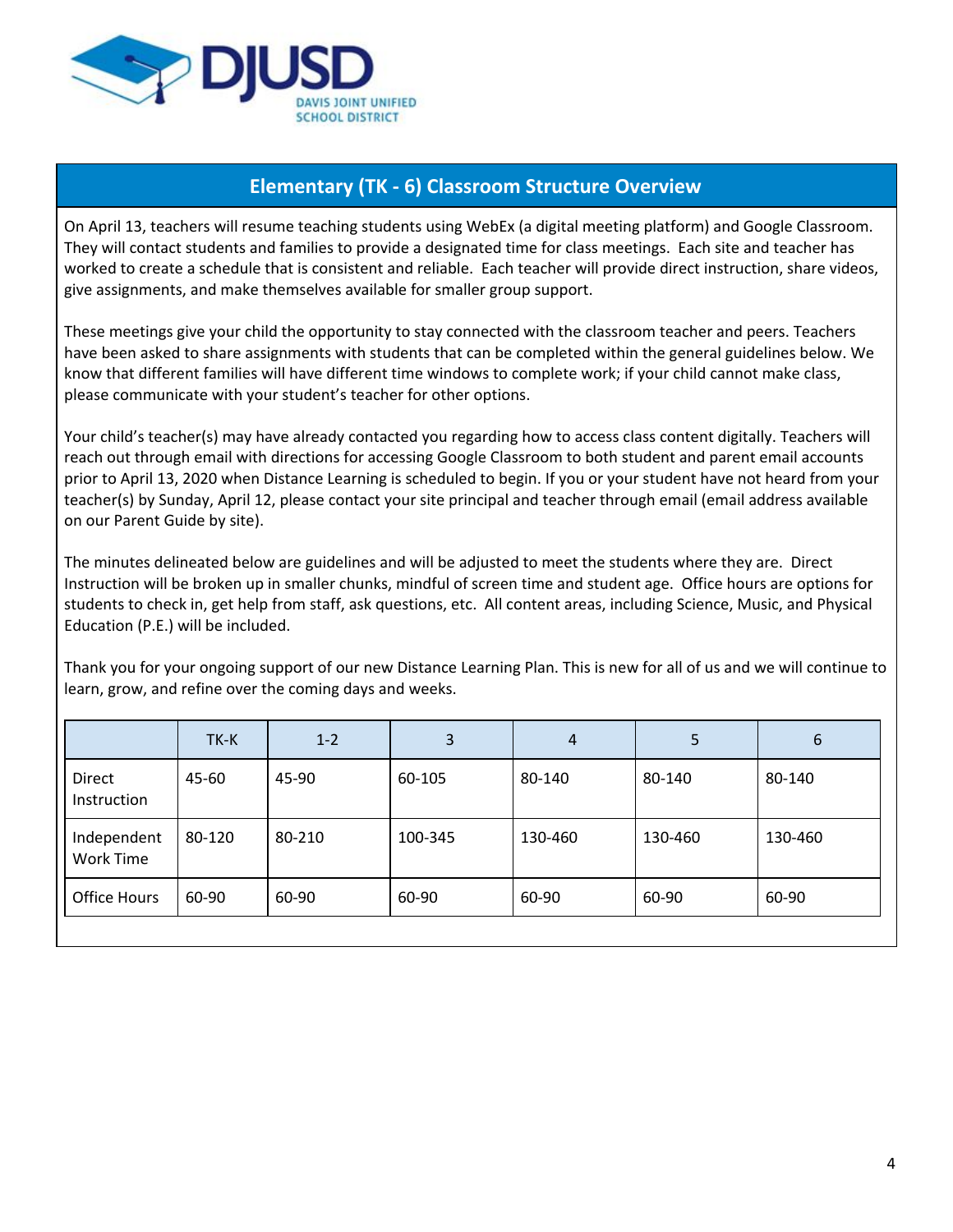

## **Secondary School (7-12) Course Structure Overview**

On April 13, teachers will resume teaching students using WebEx (a digital meeting platform) and Google Classroom. They will contact students and families to provide details for class meetings. Each site and teacher has worked to create a schedule that is consistent and reliable; staff has designed a similar schedule and parallel minutes at all Secondary sites. Each week teachers will provide direct instruction, share videos, give assignments, and make themselves available for smaller group support.

These meetings give your child the opportunity to stay connected with the classroom teachers, peers, and content. Teachers have been asked to share assignments with students that can be completed within the general guidelines below. We know that different families will have different time windows to complete work; if your student cannot make class, please communicate with your student's teacher for other options.

The minutes and schedules delineated below are designed to launch our Distance Learning Programming; they may be adjusted as we get more familiar with distance learning. Direct Instruction will be broken up in smaller chunks, mindful of screen time and student age. Where we have noted each class period is where staff will provide direct instruction and further guidance on how to submit work, get help, etc. Office hours are options for students to check in, get help from staff, ask questions, etc. Our sites are also coordinating office hours so that our students can predictably get support as needed. All content areas are included.

Thank you for your ongoing support of our new Distance Learning Program. This is new for all of us and we will continue to learn, grow, and refine over the coming days and weeks.

| <b>Time</b>                  | Monday           | Tuesday          | Wednesday       | Thursday         | Friday           |
|------------------------------|------------------|------------------|-----------------|------------------|------------------|
| $8:30$ a.m. - $8:55$         | Wellness &       | Wellness &       | Wellness &      | Wellness &       | Wellness &       |
| a.m.                         | Exercise         | Exercise         | Exercise        | Exercise         | Exercise         |
| $9:00 a.m. -$<br>10:00 a.m.  |                  | Period 1         | Period 2        | Period 3         | Period 4         |
| $10:00$ a.m. -               | Independent      | Independent      | Independent     | Independent      | Independent      |
| $10:55$ a.m.                 | Work time        | Work time        | Work time       | Work time        | Work time        |
| $11:00$ a.m. -<br>12:00 p.m. |                  | Period 5         | Period 6        | Period 7         |                  |
| $1:00$ p.m. - $1:25$         | Wellness &       | Wellness &       | Wellness &      | Wellness &       | Wellness &       |
| p.m.                         | Exercise         | Exercise         | Exercise        | Exercise         | Exercise         |
| $1:30$ p.m. - $2:25$         | Independent      | Office Hours, P1 | Office Hours,   | Office Hours, P3 | Office Hours, P4 |
| p.m.                         | <b>Work Time</b> | Independent      | P2, Independent | Independent      | Independent      |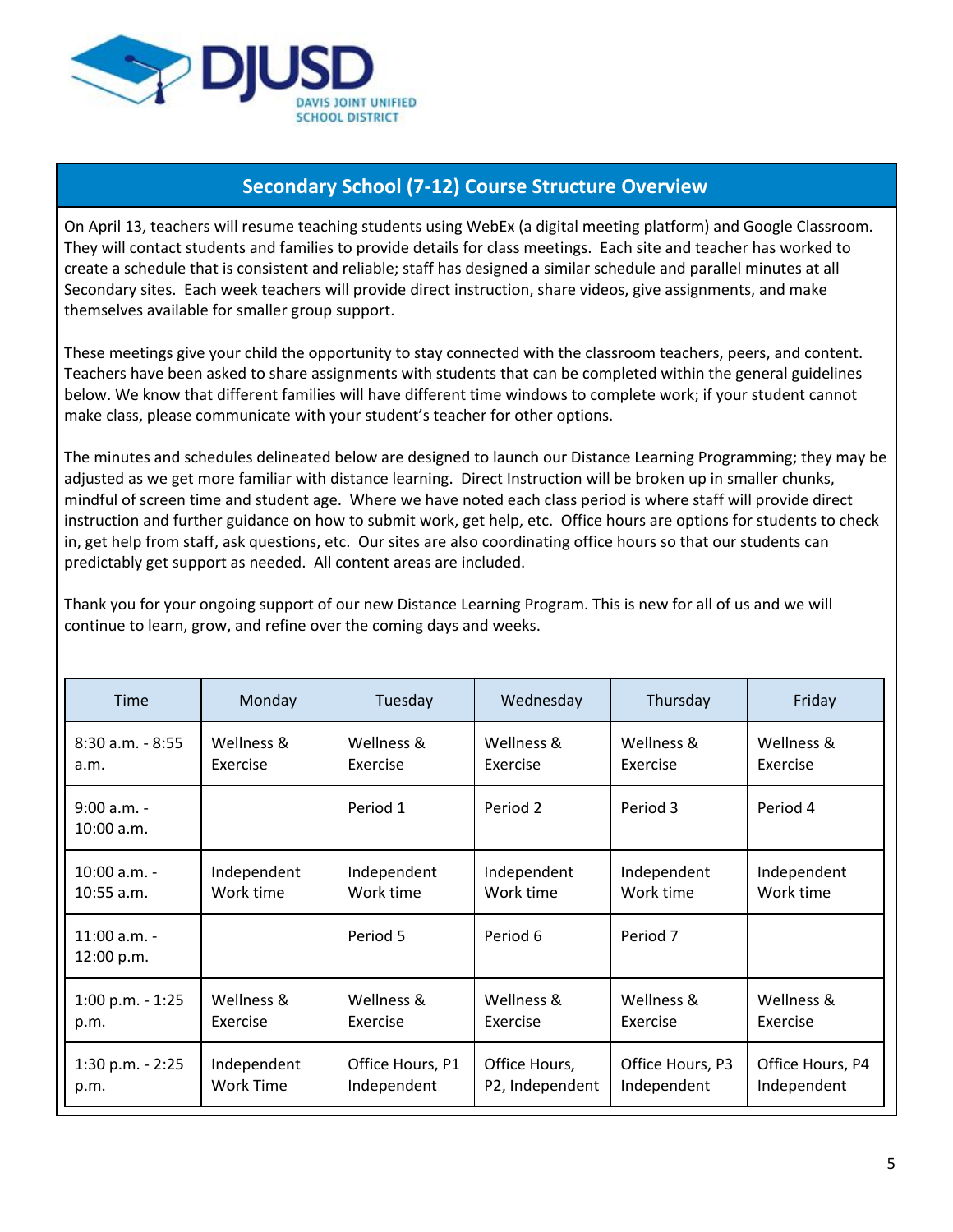

|                              |                                          | Work Time                                    | Work Time                                    | Work Time                                    | Work Time                |
|------------------------------|------------------------------------------|----------------------------------------------|----------------------------------------------|----------------------------------------------|--------------------------|
| $2:30$ p.m. - $3:25$<br>p.m. | Small Group,<br>Independent<br>Work Time | Office Hours, P5<br>Independent<br>Work Time | Office Hours, P6<br>Independent<br>Work Time | Office Hours, P7<br>Independent<br>Work Time | Independent<br>Work Time |

| Based on 7<br>classes              | $7 - 8$<br>Grade                   | Per Class            | $9 - 10$<br>Grade            | Per Class               | $11 - 12$<br>Grade         | Per Class               |
|------------------------------------|------------------------------------|----------------------|------------------------------|-------------------------|----------------------------|-------------------------|
| <b>Total Direct</b><br>Instruction | 105-140<br>minutes                 | $15 - 20$<br>minutes | 140-196<br>minutes           | 20-28 minutes           | 210-245<br>minutes         | $30 - 35$<br>minutes    |
| Total<br>Independent<br>Work       | 560-630<br>minutes                 | $80 - 90$<br>minutes | 630-700<br>minutes           | 90-100 minutes          | 700-945<br>minutes         | 100-135<br>minutes      |
| Total time<br>Per week             | 770<br>minutes<br>(12.8)<br>hours) |                      | 896<br>minutes<br>(15 hours) |                         | 1190 minutes<br>(20 hours) |                         |
| <b>Office Hours</b>                | Min 60<br>Max 90                   | Min 60<br>Max 90     | Min 60<br>Max 90             | <b>Min 60</b><br>Max 90 | <b>Min 60</b><br>Max 90    | <b>Min 60</b><br>Max 90 |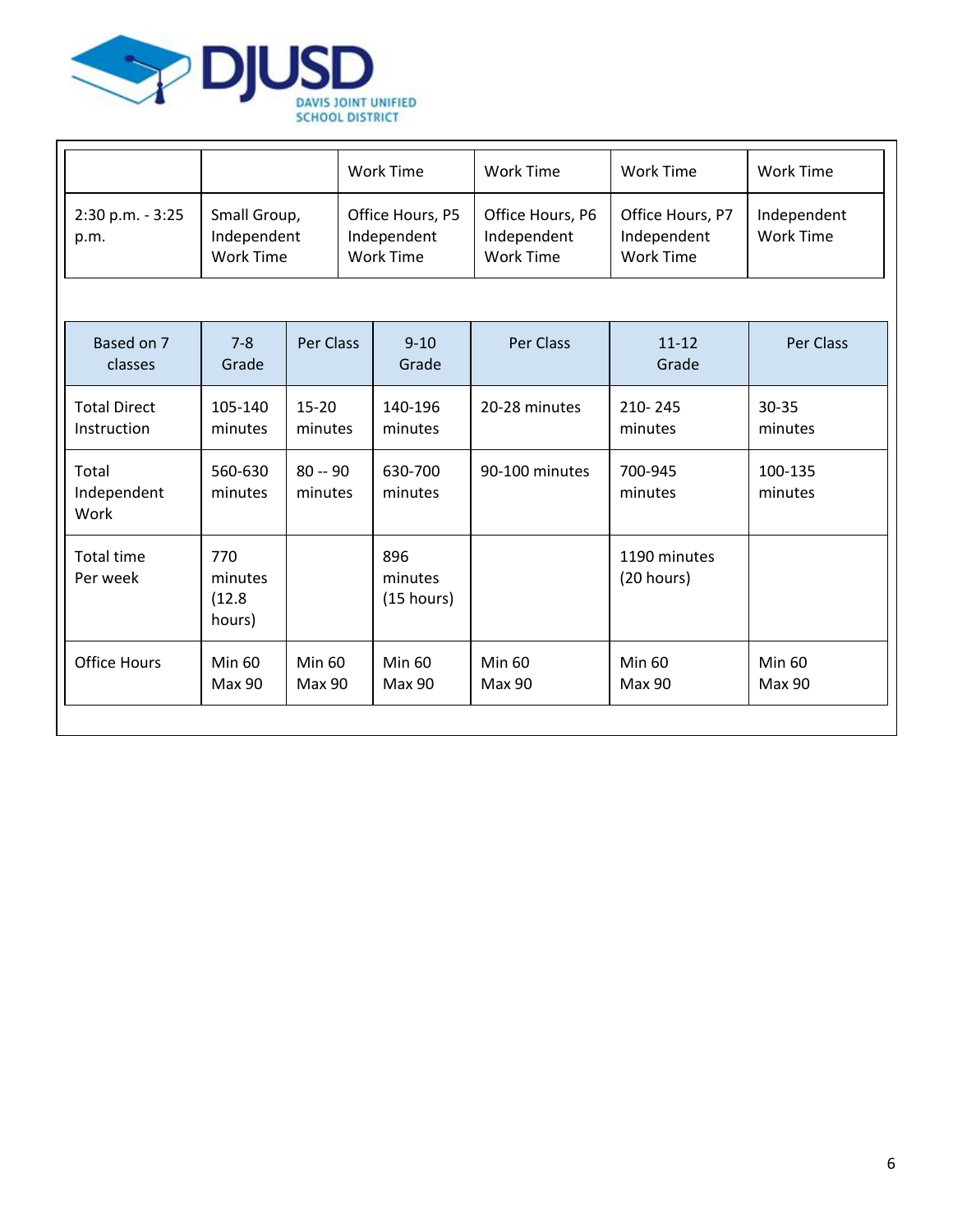

# **DJUSD Distance Learning Platforms and Tools**

DJUSD teachers are using Google Classroom and WebEx platforms for Distance Learning. Please note that your child **is assigning work and engaging with students through these platforms.**

| <b>Google Apps for Education</b><br><b>Suite</b> | Google Apps for Education Suite is the primary productivity platform used in DJUSD<br>schools. All students beginning in TK/Kindergarten are provided with their own Google<br>account that includes access to Google Calendar, Classroom, Drive, Docs, Sheets, and<br>Slides. Students do have access to Gmail. During distance learning, teachers will ensure<br>that all students are provided their Google account username and password (if they<br>don't already have it). WebEx has already been enabled so that teachers can invite<br>students to live instruction, dialogue, and meetings.<br>If you have more than one child sharing a family device to access Google Apps, you will<br>want to set up a process for ensuring each child logs out of Google before the next child<br>logs on. This will help students to stay focused on their own materials and with their<br>own tools.<br>We have video links and instructions on accessing Google Classroom, use of Google<br>Suite, and use of WebEx on our Distance Learning Center.<br>Please note we also have norms and expectations on our website; these norms ensure |
|--------------------------------------------------|---------------------------------------------------------------------------------------------------------------------------------------------------------------------------------------------------------------------------------------------------------------------------------------------------------------------------------------------------------------------------------------------------------------------------------------------------------------------------------------------------------------------------------------------------------------------------------------------------------------------------------------------------------------------------------------------------------------------------------------------------------------------------------------------------------------------------------------------------------------------------------------------------------------------------------------------------------------------------------------------------------------------------------------------------------------------------------------------------------------------------------------------|
|                                                  | the safety and success of distance learning.                                                                                                                                                                                                                                                                                                                                                                                                                                                                                                                                                                                                                                                                                                                                                                                                                                                                                                                                                                                                                                                                                                |
| <b>Google Classroom</b>                          | Google Classroom is the platform that DJUSD teachers will use to post assignments and<br>resources for their specific class. Google Classroom also includes a calendar where<br>assignment deadlines can be tracked. All DJUSD students have a Google account which<br>they use to log-in.                                                                                                                                                                                                                                                                                                                                                                                                                                                                                                                                                                                                                                                                                                                                                                                                                                                  |
|                                                  | Your student's email address is their first and last initials followed by their Student ID<br>(or lunch number) with @djusdstudents.org (Example: Frannie Goodstudent with an ID<br># of 12345 would look like this: FG12345@djusdstudents.org). To reset or learn your<br>password, please call the DJUSD Instructional Technology Department at (530)<br>757-5300 x117 or email servicedesk@k1000.djusd.net.                                                                                                                                                                                                                                                                                                                                                                                                                                                                                                                                                                                                                                                                                                                              |
|                                                  | Teachers are sending emails to their students at these addresses, so it will be important<br>for students to check their DJUSD gmail accounts. These emails will contain codes for<br>Google Classroom that teachers are in the process of setting up. Students should use<br>these codes to join their classrooms.                                                                                                                                                                                                                                                                                                                                                                                                                                                                                                                                                                                                                                                                                                                                                                                                                         |
|                                                  | A Google Slide presentation is below if you would like to see a walkthrough and more<br>details about Google Classroom.                                                                                                                                                                                                                                                                                                                                                                                                                                                                                                                                                                                                                                                                                                                                                                                                                                                                                                                                                                                                                     |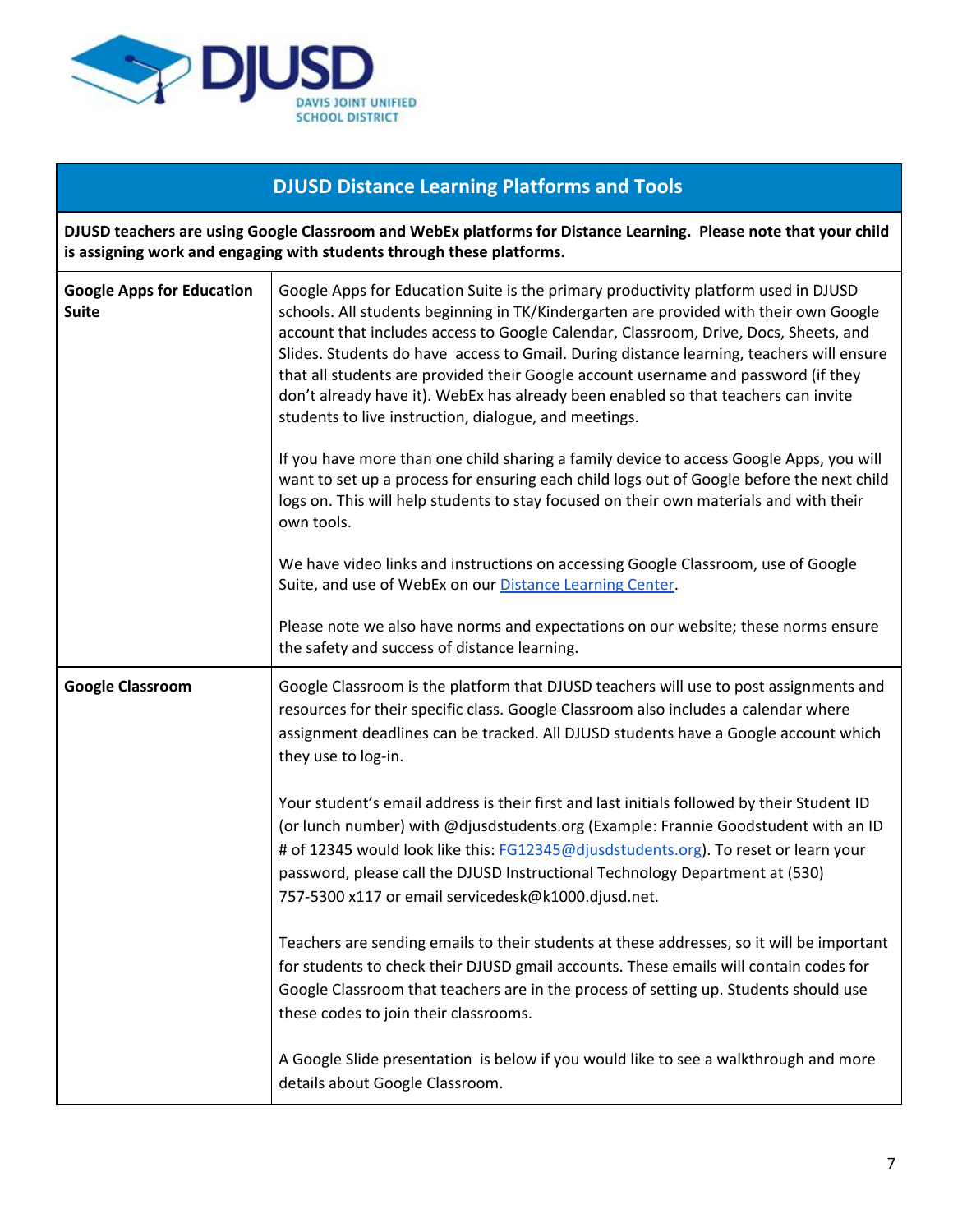

|                                                            | <b>Student/Parent Guide for Google Classroom</b>                                                                                                                                                                                                                                                                                                                                                                         |
|------------------------------------------------------------|--------------------------------------------------------------------------------------------------------------------------------------------------------------------------------------------------------------------------------------------------------------------------------------------------------------------------------------------------------------------------------------------------------------------------|
| <b>WebEx</b>                                               | WebEx is the video conferencing platform that DJUSD will use across all sites. Teachers<br>may hold video chat sessions with students to give live instruction, host discussions,<br>and/or continue to build social-emotional connections with students. Your child's<br>teacher will announce the days/time for these virtual meetings and will share a link to<br>join the session.<br>Students cannot host sessions. |
|                                                            | Question: How does my child find and accept my teacher's invitation to a WebEx?                                                                                                                                                                                                                                                                                                                                          |
|                                                            | Answer: Students can join the WebEx invites via the teacher's Google<br>Classroom or via a teacher email Many teachers post the WebExInvite link in their<br>Google Classroom.                                                                                                                                                                                                                                           |
|                                                            | These are live classrooms and teachers are giving their attention to students. If families<br>want to speak with teachers, they can email directly to connect outside of instructional<br>time. Teachers will share with families how to best ask questions. Please check our<br>Norms and Expectations (view below) for other ways to support learning in this new<br>format.                                           |
|                                                            | Video Tutorials will be coming soon on our Distance Learning Center website                                                                                                                                                                                                                                                                                                                                              |
| Da Vinci Charter Academy                                   | DVCA will use Echo and WebEx; DVCA students will need to engage with Google<br>Classroom to access classes taken at Emerson Junior High or Davis High School.                                                                                                                                                                                                                                                            |
| <b>Davis School School for</b><br><b>Independent Study</b> | DSIS will use Schoology and WebEx; DSIS students will need to engage with Google<br>Classroom to access classes taken on other campuses.                                                                                                                                                                                                                                                                                 |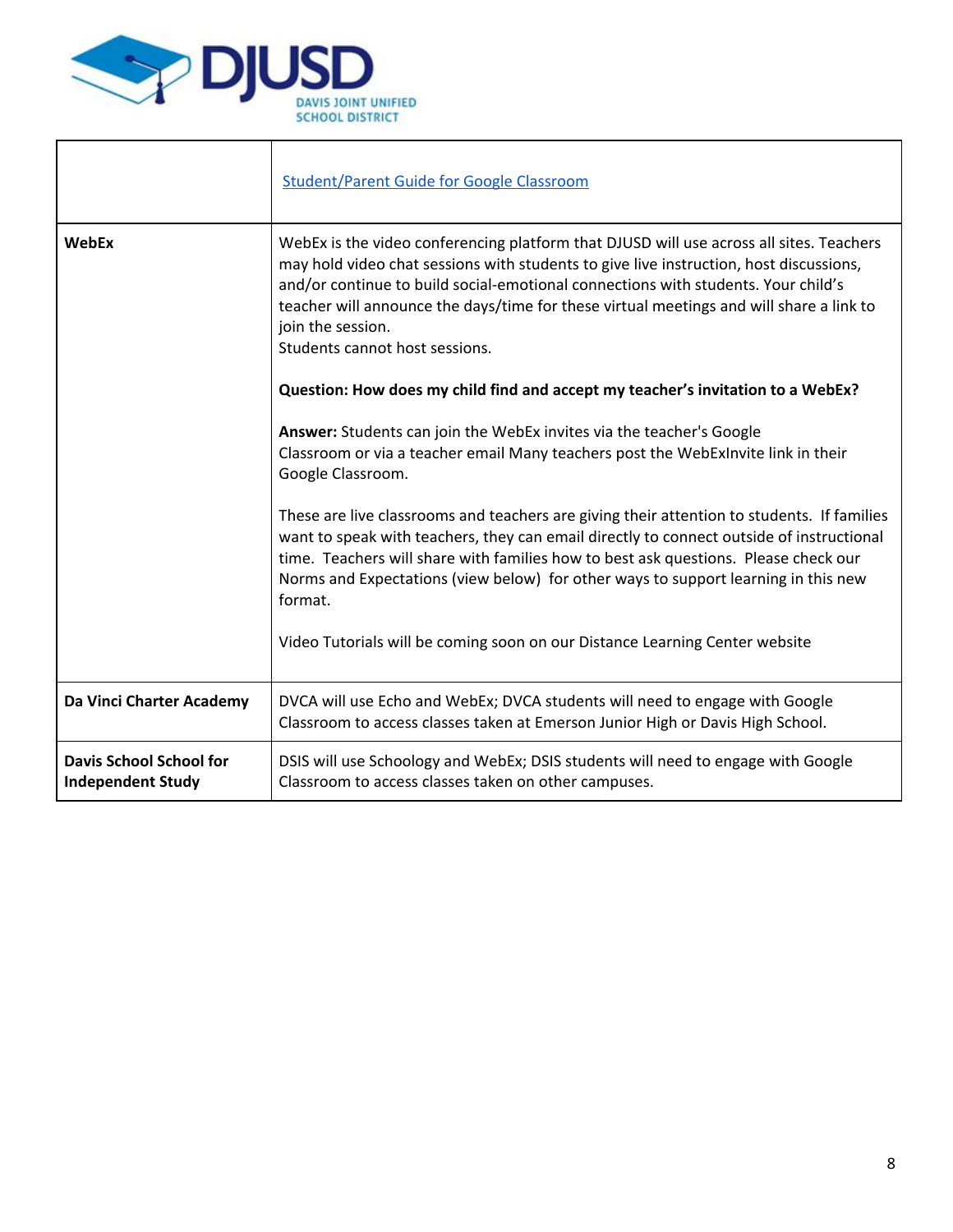

### **Norms and Expectations; Students and Families**

Students are expected to follow our district and teacher expectations around behavior. While online, students are held to the same DJUSD standards of courtesy, respect, and engagement. For almost all of us, this is the first time learning in an online class and it may take a bit of time until we feel comfortable with how systems work. Let's agree to all be flexible and do our best to follow these norms:

| <b>Student Norms and</b><br>expectations:                                                          | Show up for Webex online video conference instruction as much as possible<br>and stay for the duration. If you are unable to be present, communicate with<br>your teacher so they can help get you the information and stay connected.<br>During instruction participate by asking and answering questions, taking notes,<br>and paying attention to only the instruction.<br>Wear classroom-ready clothing and assume people are looking at you.<br>Be conscious of sound for everyone's benefit; try to join the course in a quiet<br>place, turn on your video, mute your microphone unless you are invited to<br>speak.<br>Make sure that what is in the background is appropriate.<br>Please do your best to be focused and not disrupt others.<br>Do not record classes or others; if you want access to recorded lessons, you can<br>ask your teacher.<br>If you struggle to contribute appropriately, your teacher will help moderate<br>your participation and then follow up with you and your family if needed.<br>If you see something inappropriate happening, you can send a private chat or<br>email your teacher. |
|----------------------------------------------------------------------------------------------------|-----------------------------------------------------------------------------------------------------------------------------------------------------------------------------------------------------------------------------------------------------------------------------------------------------------------------------------------------------------------------------------------------------------------------------------------------------------------------------------------------------------------------------------------------------------------------------------------------------------------------------------------------------------------------------------------------------------------------------------------------------------------------------------------------------------------------------------------------------------------------------------------------------------------------------------------------------------------------------------------------------------------------------------------------------------------------------------------------------------------------------------|
| <b>Teachers will communicate</b><br>their norms and<br>expectations, but ask if you<br>don't know: | Should questions come from the family or students?<br>Should students ask questions via email or some other mechanism?<br>How often will teachers be able to respond to questions?<br>How can families access the curriculum to support their student(s)?                                                                                                                                                                                                                                                                                                                                                                                                                                                                                                                                                                                                                                                                                                                                                                                                                                                                         |
| <b>Families</b>                                                                                    | Teachers will often be recording WebEx sessions<br>They will announce the recording before recording photos/videos of<br>$\circ$<br>students.<br>Affirm with your Principal if you wish your student to opt out of being<br>$\circ$<br>on video or photographed.<br>If students are on the "opt out" list, remind your student to turn off<br>$\circ$<br>their video during classes.<br>If you miss a class, you can request video from your teacher.                                                                                                                                                                                                                                                                                                                                                                                                                                                                                                                                                                                                                                                                             |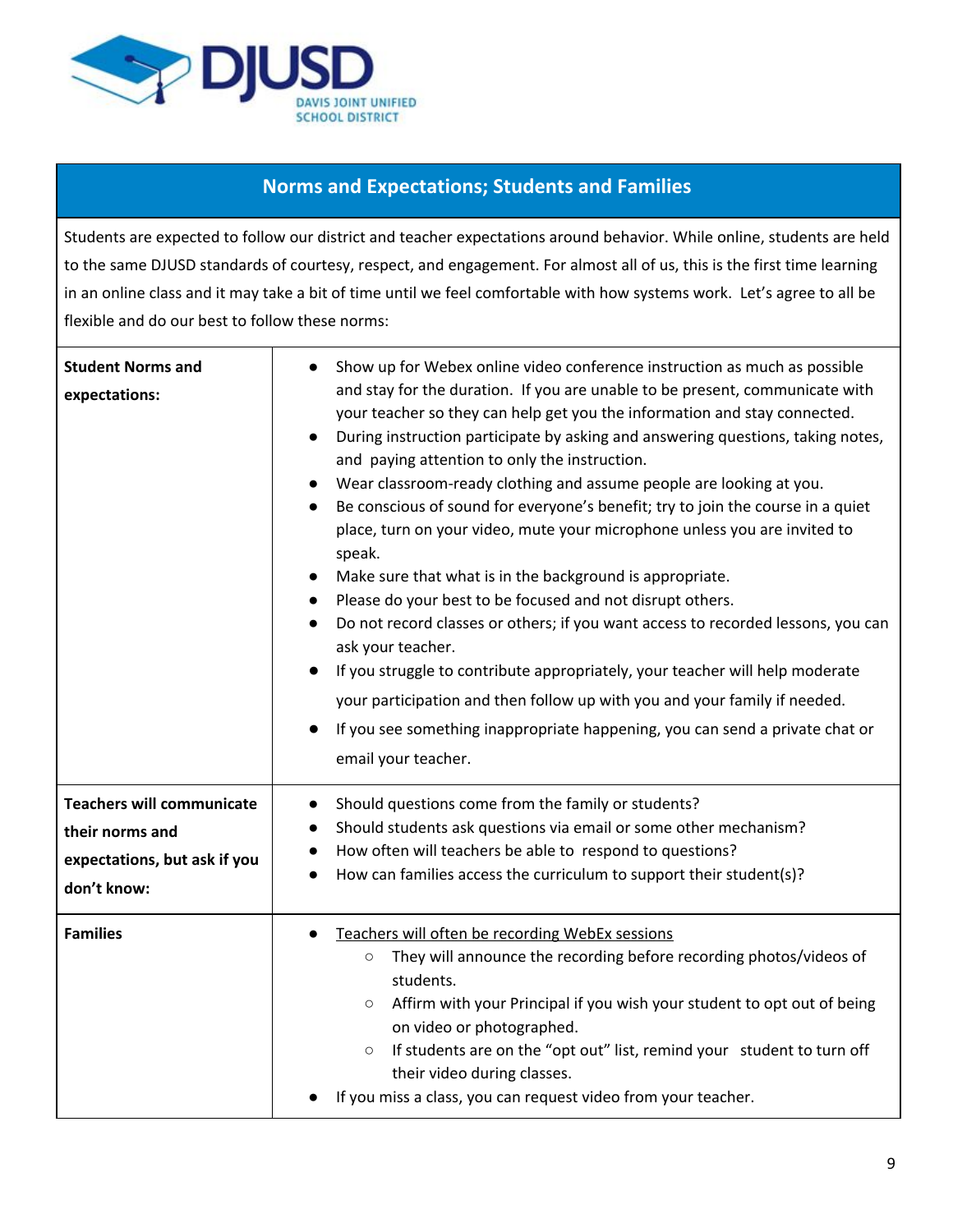

|           | Video should not be recorded by students.<br>Help teachers by making sure your students have access to norms and<br>expectations for each class and maintain appropriate behavior. |
|-----------|------------------------------------------------------------------------------------------------------------------------------------------------------------------------------------|
| $\bullet$ | Teachers will limit one-on-one meetings with students, however, these sorts of<br>interactions can occur with a parent if needed and/or via phone or email.                        |

| <b>Tips for Distance Learning in Your Home</b>                           |                                                                                                                                                                                                                                                                                                                                                                                                                                                                                                                                                                                                                                                                                                                                                                                                                                                                                                                                                                                                                                                                                                                                                                                                                                                                                                                                                                              |  |  |
|--------------------------------------------------------------------------|------------------------------------------------------------------------------------------------------------------------------------------------------------------------------------------------------------------------------------------------------------------------------------------------------------------------------------------------------------------------------------------------------------------------------------------------------------------------------------------------------------------------------------------------------------------------------------------------------------------------------------------------------------------------------------------------------------------------------------------------------------------------------------------------------------------------------------------------------------------------------------------------------------------------------------------------------------------------------------------------------------------------------------------------------------------------------------------------------------------------------------------------------------------------------------------------------------------------------------------------------------------------------------------------------------------------------------------------------------------------------|--|--|
| Create an Optimal<br>Learning<br>Environment                             | Designate a learning space that is distraction-free, and allows your student to access<br>books, take notes, etc.                                                                                                                                                                                                                                                                                                                                                                                                                                                                                                                                                                                                                                                                                                                                                                                                                                                                                                                                                                                                                                                                                                                                                                                                                                                            |  |  |
| Begin/End each<br>day with a<br>check-in                                 | Discuss what your student is learning and ask questions, like:<br>$\bullet$<br>What are you learning today?<br>$\bullet$<br>How will you spend your time?<br>$\bullet$<br>What project are you working on? What are you learning?<br>$\bullet$<br>What resources do you require?<br>$\bullet$<br>How can I help?<br>$\bullet$<br>For younger children: Check off items as completed -- children love the sense of<br>$\bullet$<br>accomplishment!<br>Review if any of their teachers have office hours that day and write questions<br>$\bullet$<br>down together that may need to be answered.                                                                                                                                                                                                                                                                                                                                                                                                                                                                                                                                                                                                                                                                                                                                                                              |  |  |
| <b>Establish Routines</b><br>and Expectations<br>for Learning at<br>Home | Establish routines, expectations, and a schedule. Remember it will take some<br>$\bullet$<br>time to adjust - be patient with one another.<br>Balance screen time and non-screen time activities.<br>Minimize distractions if possible.<br>$\bullet$<br>Remain mindful of your student's well-being. Establish times for quiet and<br>$\bullet$<br>reflection.<br>Keep organized by reviewing with your child grade level assignment calendars<br>$\bullet$<br>and virtual learning platforms for updates and assignment due dates.<br>Write down a schedule for each child (or if appropriate, have your child create<br>$\bullet$<br>a schedule) with built-in breaks for snacks, outdoor movement/ exercise, rest,<br>and play.<br>Check off items as completed -- younger children love the sense of<br>$\bullet$<br>accomplishment and might also be motivated by short goals.<br>Maintain regular sleep routines and wake times.<br>$\bullet$<br>One challenge for families with multiple children will be how to manage all of<br>$\bullet$<br>their children's needs. There may be times when siblings need to work in<br>different rooms to avoid distractions. Headphones can be a great tool to help<br>learners focus and avoid distractions.<br>Depending on the devices available in your home you may need to stagger the<br>online work time for each child. |  |  |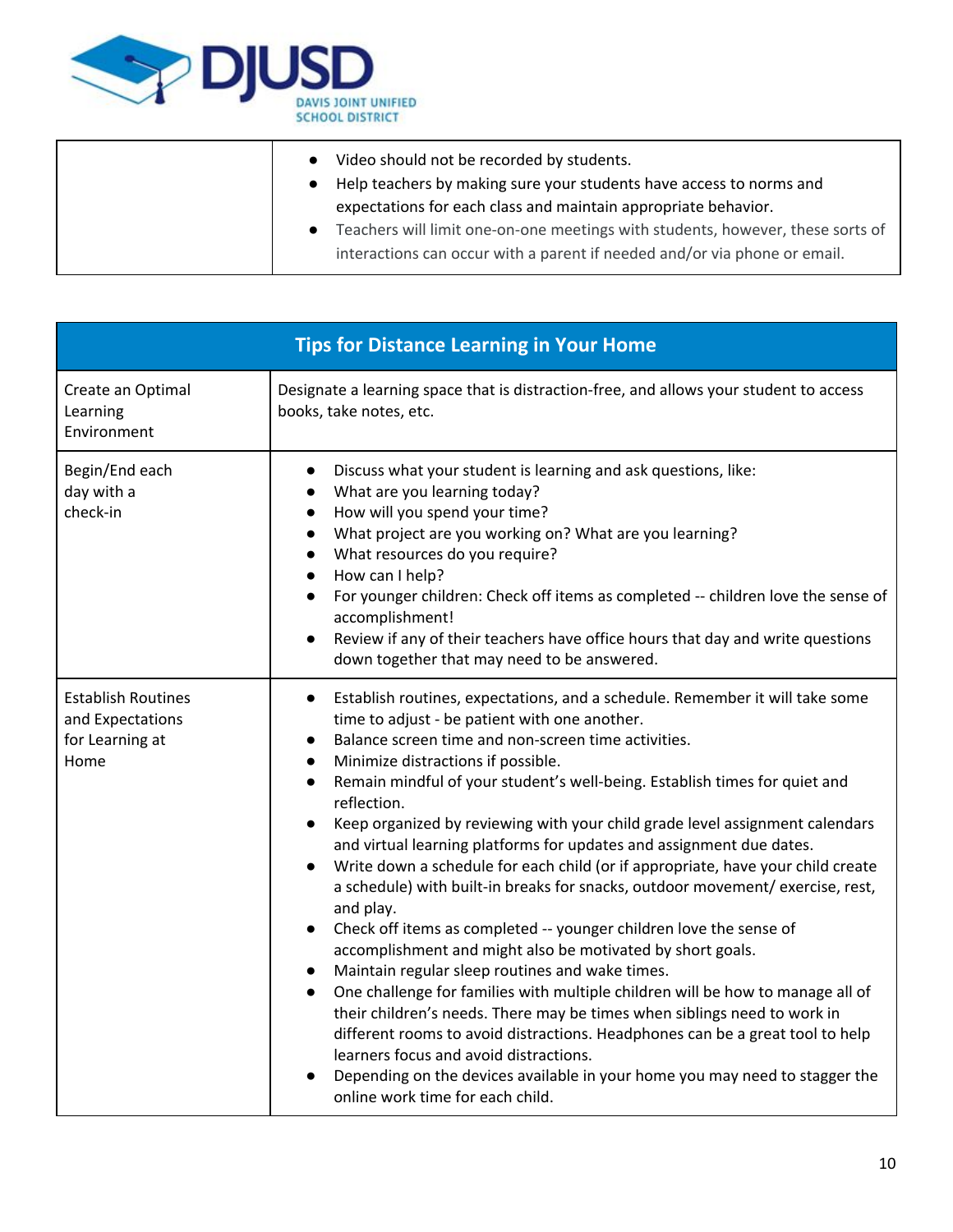

| Encourage exercise,<br>creativity, and connections           | Take brain breaks for physical activity, fresh air, creativity, and connection.<br>Many students miss their peers and a routine or academics and breaks.<br>Check the djusd.net site for Social Emotional Learning site for Wellness and<br>$\bullet$<br><b>Regulating Activities</b>                                                                                                                                                                                                                                                                                                                                                                                                    |
|--------------------------------------------------------------|------------------------------------------------------------------------------------------------------------------------------------------------------------------------------------------------------------------------------------------------------------------------------------------------------------------------------------------------------------------------------------------------------------------------------------------------------------------------------------------------------------------------------------------------------------------------------------------------------------------------------------------------------------------------------------------|
| <b>Maintain Social</b><br>Opportunities for<br>your Children | Remember that school is about social interactions as well as academics.<br>Encourage your child to reach out to friends by phone or online so that they<br>stay connected.<br>If available, plan times your child can interact with others safely.<br>$\bullet$                                                                                                                                                                                                                                                                                                                                                                                                                          |
| Use Technology<br>Responsibly                                | When completing work online, joining video calls, and/or participating in virtual<br>discussions, students should be sure to:<br>Use respectful behavior and language.<br>$\bullet$<br>Stick to appropriate topic discussions.<br>$\bullet$<br>Send only appropriate video transmissions.<br>Use only the appropriate icon, emoji, and avatar submissions.<br>$\bullet$<br>Wear school appropriate clothing if attending meetings via video.<br>$\bullet$<br>Be honest and use academic integrity by not plagiarizing or copying others'<br>$\bullet$<br>work<br>Not falsify information about oneself or impersonate others online.<br>Follow norms and expectations shared by teachers |

## **Frequently Asked Questions (FAQs)**

### **How will the school share learning experiences with families?**

All teachers will use Google Classroom and WebEx with predictable weekly patterns for instruction, assignments, and office hours for check ins. Our teachers and administrators will respond to all emails from learners and parents as soon as possible and we are prioritizing being responsive to our community through our website, broadcasts, mail, social media, and through teachers.

### **How will learning experiences in the early years be designed for distance learning?**

Teachers are experts at creating active and engaging lessons at the appropriate developmental level. They may host meetings for a circle to practice calendar time, share a video of someone reading aloud, or have hard copies mailed to your house for practice.

#### **How will I know that my child is staying on track with their learning?**

There are many ways in which DJUSD teachers will be involved in monitoring the progress of students and sharing this information with families. Your child's teacher is still providing feedback through our various digital platforms and will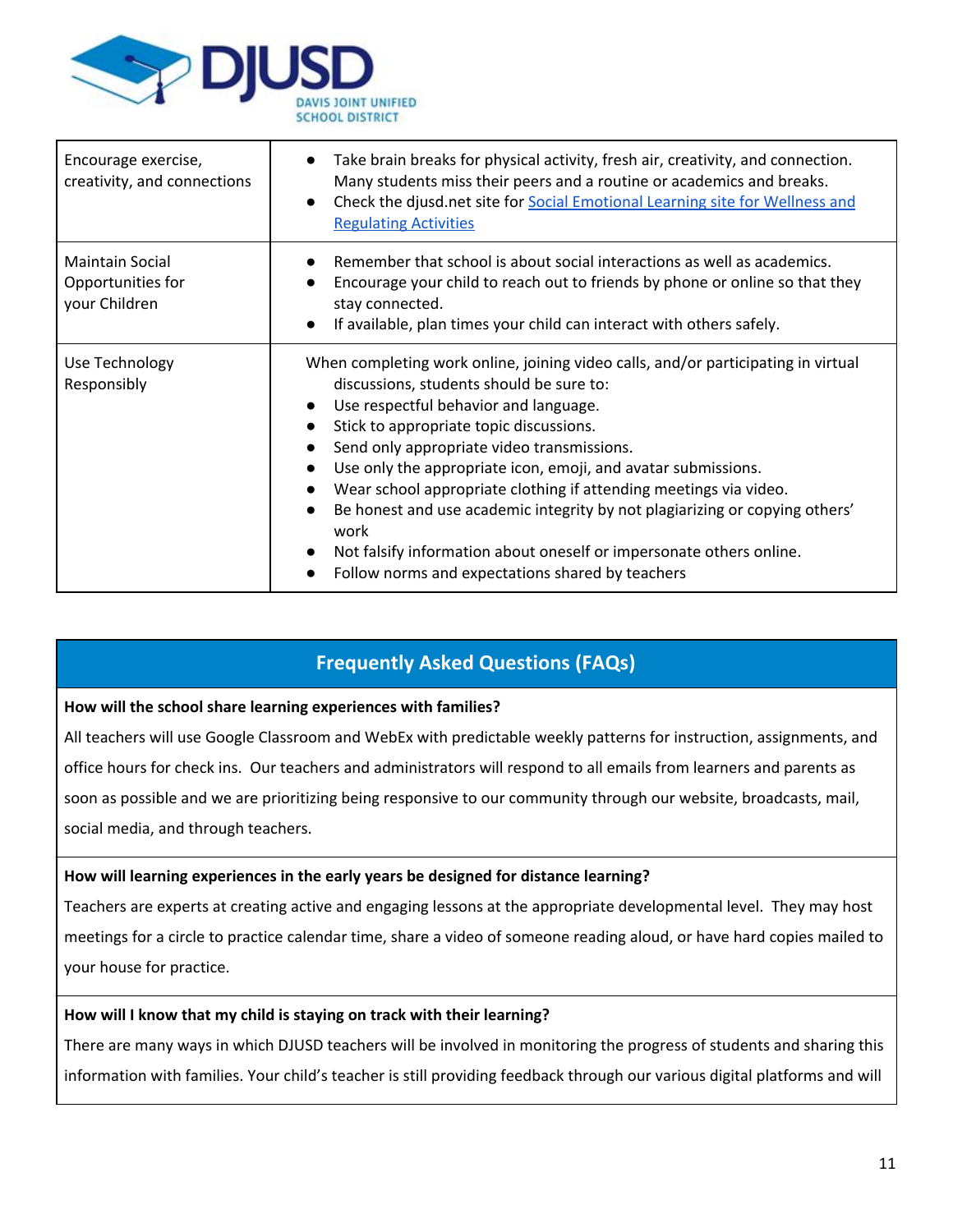

follow up with families where there are concerns.

### **What if my child has an IEP or receives Special Education services?**

Special Education staff will be in regular contact with the students/families they serve and they will continue to support the individual needs students on their caseloads to ensure access to the general education curriculum. In addition, staff will work towards IEP goals, as possible, during Distance Learning.

Because IEPs goals and services are individualized and take into account the services that are available at the time of the plan's writing, some elements of a student's IEP may be challenging to achieve in the current public health crisis.

The DJUSD Special Education Department will continue to review and follow guidance from state and Federal officials about Special Education in a Distance Learning setting and communicate with families as to this guidance.

Distance Learning Professional Development prioritized the intentional use of Universal Design for Learning (UDL) to plan for the successful inclusion of Special Education students. Additionally, staff has resources for the use of specified accessibility features in technology. More details about Special Education resources and plans will be added to the Distance Learning Center.

If you have specific questions please contact your child's case manager.

### **What if my child is receiving English Learner Support?**

Instruction and support for English Learners will continue during distance learning. Our English Learner Specialists, Para Educator staff, and teachers will be routinely available to support the individual learning and social emotional needs of all our English learners. In addition, our English

English Learner staff will focus on supporting classroom instruction and making core content accessible. Much of the support that our English students need are at an individual level and very specific to their proficiency in English, which will require small group instruction and high level of support which all of our English learner staff are well trained and ready to provide.

The DJUSD English Learner Department will continue to review and follow guidance from state and Federal officials about supporting English learners in a Distance Learning setting. We will continue to communicate with families and staff any changes to these guidelines .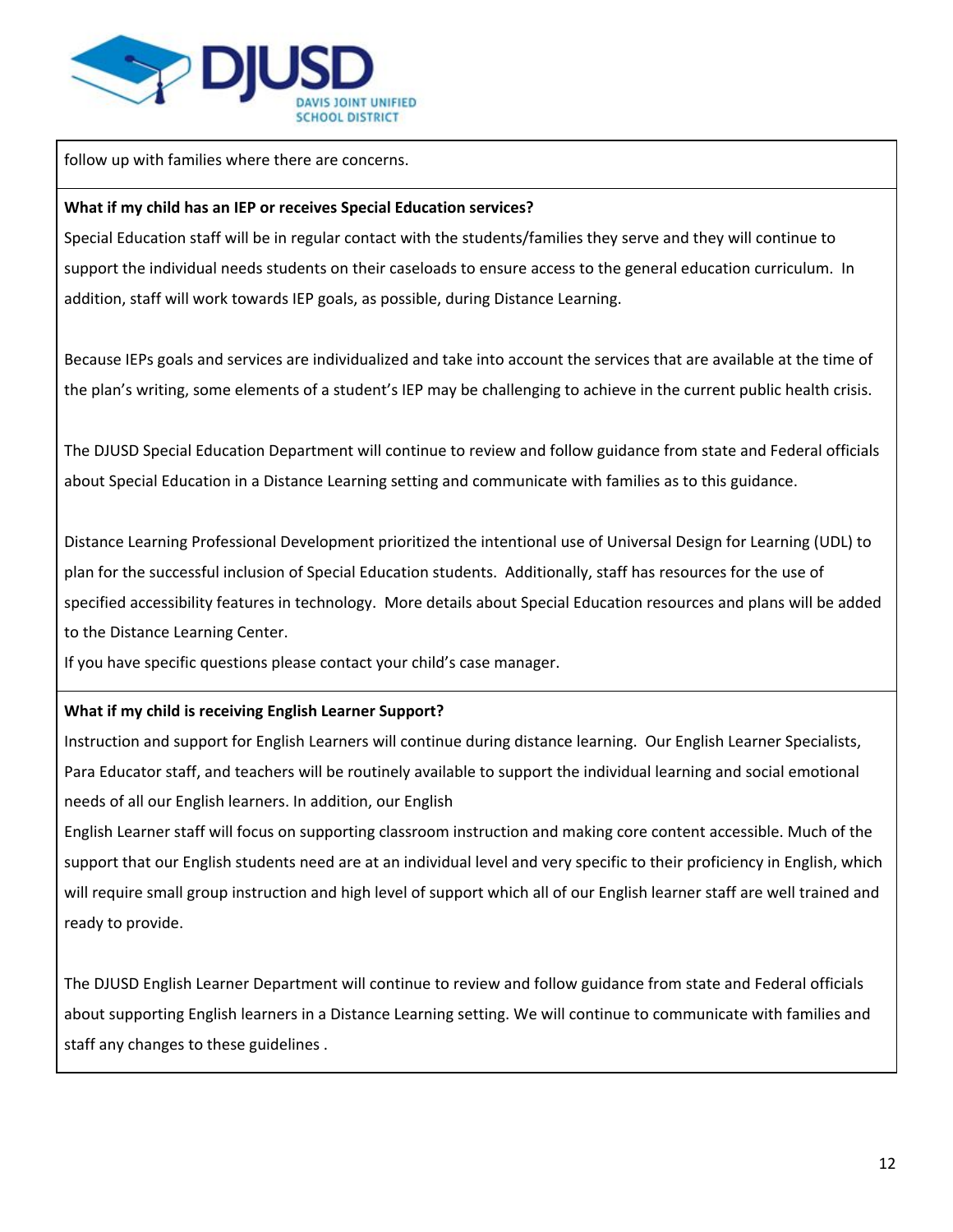

Distance Learning Professional Development prioritized the intentional use of Universal Design for Learning (UDL) to plan for the successful inclusion of English learners. Additionally, staff has resources for the use of specified accessibility features in technology. More details about Special Education resources and plans will be added to the Distance Learning Center.

If you have specific questions please contact your child's site English Learner Specialist.

### **What are the expectations for teaching standards?**

Teachers have identified the most critical standards for this spring. Transition to distance learning includes a focus on those standards and less focus on supplemental standards.

How are students held accountable for learning and what is expected time for students to spend learning each day? Having weekly assignments, projects, video check-ins, projects are all ways to assess learning. Our focus is on the critical standards needed in each content area. Give yourself and your students plenty of grace during this time. Everyone is adjusting and many have multiple roles at home and we expect that fall of next year will be different for all grade levels

Time in Directed Instruction and independent work depends upon the grade level. Please see the guidelines under each grade level for an idea of minutes teachers are using to guide their plans.

### **How does my child find and accept my teacher's invitation to a WebEx?**

Students can join the WebEx invites via the teacher's Google Classroom or via a teacher email. Many teachers post the WebEx Invite link in their Google Classroom.

### **How will grades work?**

Recent guidance from the California Department of Education (CDE) provides options that give DJUSD discretion in grading practices for Distance Learning. Grading policies and practices will be developed in consultation with staff to ensure that the needs of all students are taken into account (including those who are English Learners, homeless and foster youth, receiving Special Education support, and those with limited access to digital learning tools or material). An update on grading policies will be provided to the community shortly.

### **What do we know about graduation, grading, and college admissions?**

DJUSD is committed to ensuring that all students are able to continue with their post-graduation plans and are not adversely affected by the school closures. In a joint statement from the California Department of Education, State Board of Education, and Colleges and Universities they affirmed that they support a diverse range of distance learning